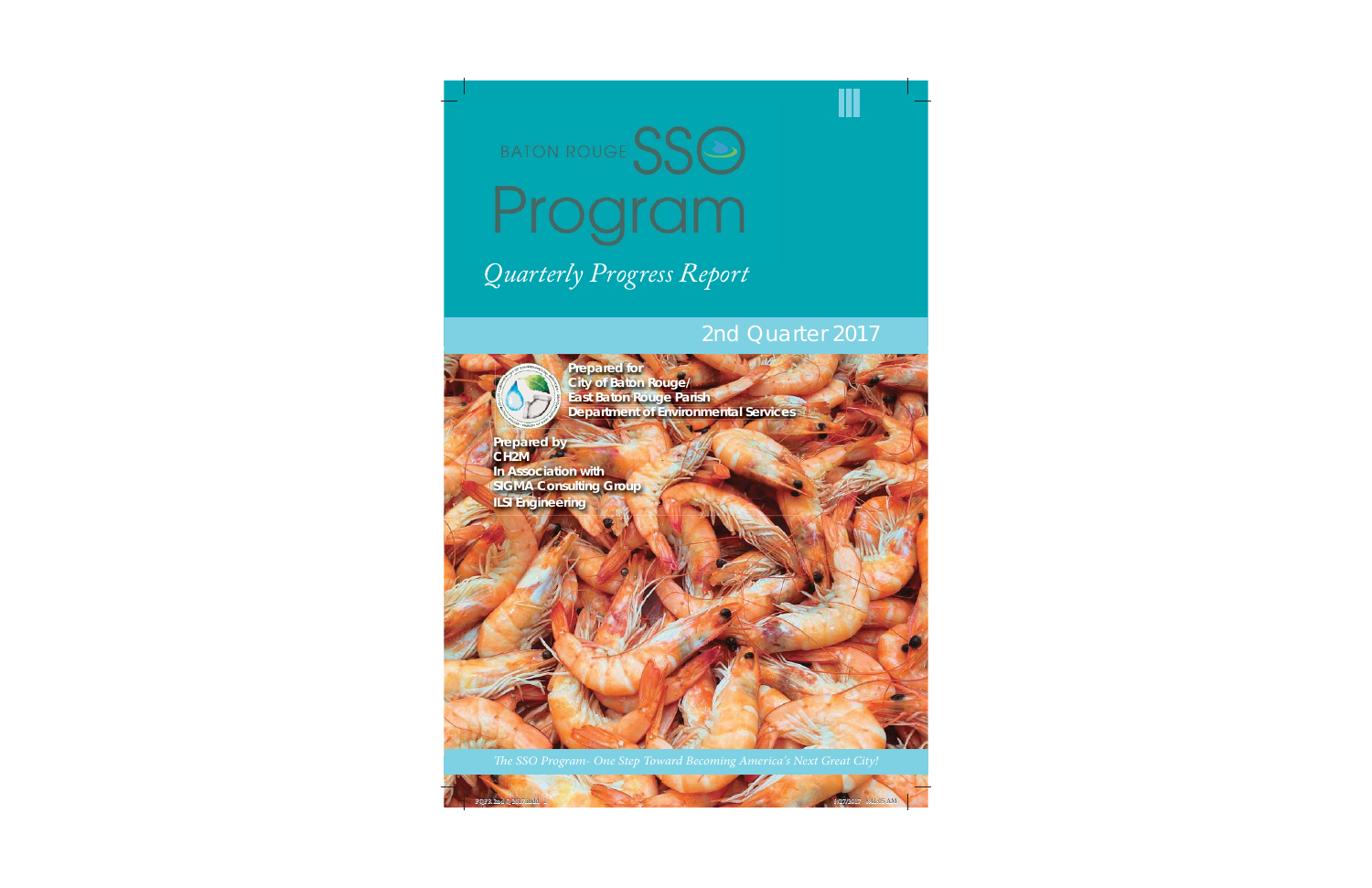

#### A word about Fats, Oils, and Grease (FOG) **Keeping Baton Rouge's sewer system healthy**

The City of Baton Rouge/East Baton Rouge Parish's Department of Environmental Services (DES) is spreading the word about ways to keep Fats, Oils, and Grease or FOG, out of the sewer system. FOG enters the sewer system through kitchen sinks and other drains, mainly as food. FOG, like bacon grease, cooking oils, and butters should never go down the sink, because they solidify along the sides of sewer pipes, restricting water flow. This leads to backups in homes and Sanitary Sewer Overflows (SSOs) in streets.

DES organizes community outreach initiatives to inform the public about ways to prevent FOG- Below is quidance on one method of keeping FOG out of the sewer system: Call DES to learn more at 225-389-5456.

| <b>POUR IT</b>  |
|-----------------|
| <b>CAP IT</b>   |
| <b>COOL IT</b>  |
| <b>TRASH IT</b> |
|                 |

STEP 1: POUR IT - Pour all grease into an empty can.

**STEP 2: CAP IT** - Cover the can with a "Can the Grease" reusable lid. The lid is designed to fit varying sizes of cans.

STEP 3: COOL IT - Store the covered can until solidified.

STEP 4: TRASH IT - Remove the reusable "Can the Grease" lid and throw away the can in the garbage.



Don't let fats, oils, and grease get you down! Call DES with any questions: 225-389-5456.

Call 225.588.5678 with any construction related questions.

#### **Completed Projects**

90 Program projects have been completed for a construction value of nearly \$1B, reducing SSOs across the City/Parish. The map below shows completed projects in blue and remaining project work in red. The remaining work will result in a functional reduction of SSOs as the projects reach completion.

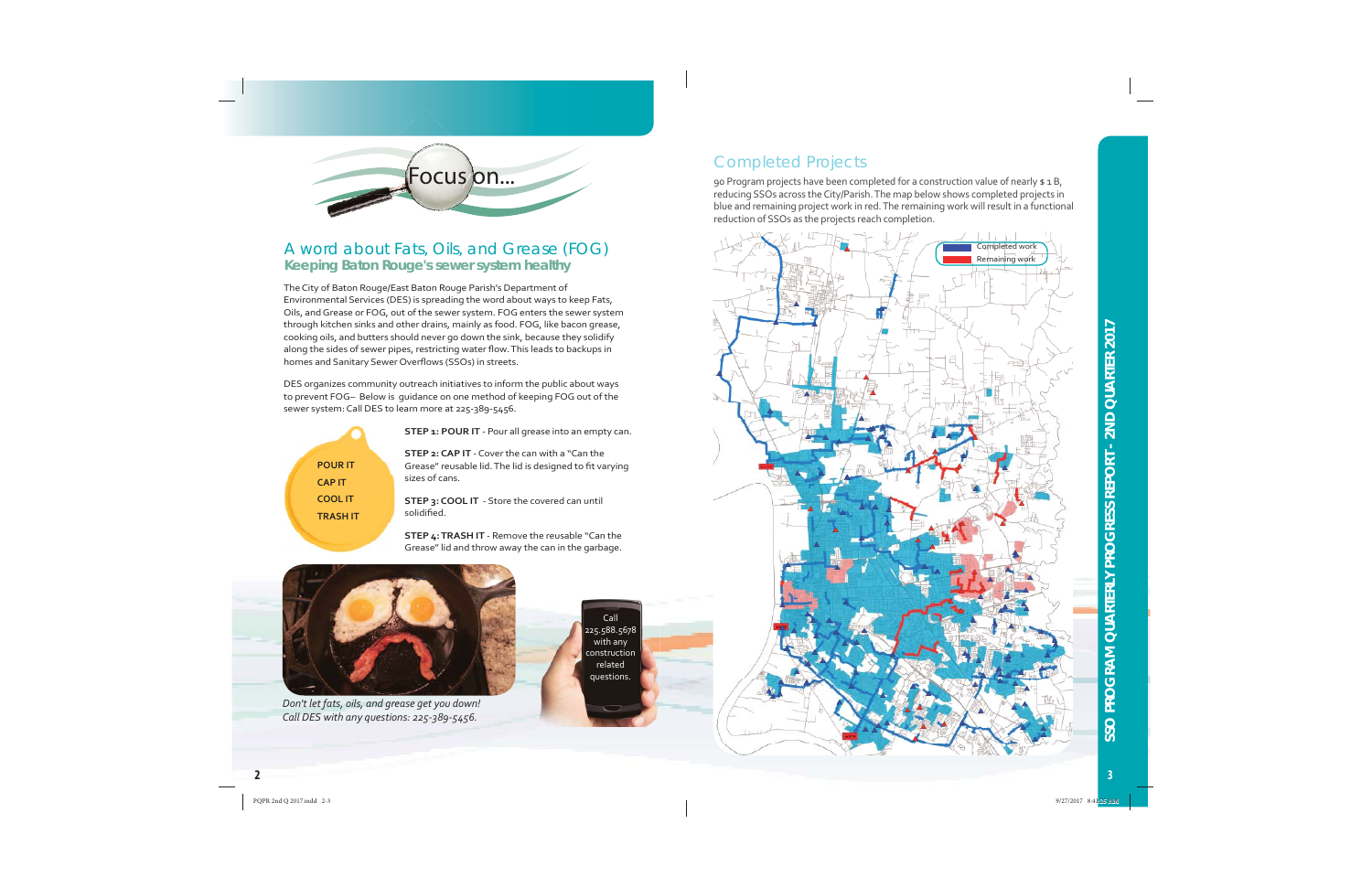## PROJECTS UNDER CONSTRUCTION

|                | <b>Project Information</b>                                 | <b>Consultant/Contractor</b> |                           |                             |                       |                                 |                                 |  |  |
|----------------|------------------------------------------------------------|------------------------------|---------------------------|-----------------------------|-----------------------|---------------------------------|---------------------------------|--|--|
| $#$            | <b>Name</b>                                                | <b>Type</b>                  | DES#                      | <b>Design</b><br>Consultant | Const.<br>Contractor  | <b>Total Const.</b><br>Contract | <b>Functionally</b><br>Complete |  |  |
|                | Multiple PSs-Burbank Dr-Siegen Ln                          | Capacity                     | 11-PS-MS-0026             | Hartman Engineering         | Hemphill              | \$7,666,468                     | 7/30/2017                       |  |  |
| $\overline{2}$ | East Blvd-Government St Area Rehab                         | Rehab                        | 12-AR-MS-0041             | Rehab Program Team          | Wharton-Smith, Inc.   | \$4,325,044                     | 7/20/2017                       |  |  |
| 3              | Flannery Rd-Florida Blvd Area Rehab (Ph 1)                 | Rehab                        | 14-AR-MS-0033             | Rehab Program Team          | Grady Crawford        | \$4,674,811                     | 7/15/2017                       |  |  |
| 4              | O'Neal Ln PSs Improvements (Grp B)                         | Capacity                     | 10-PS-MS-0051             | URS Corp.                   | Hemphill              | \$15,173,612                    | 8/15/2017                       |  |  |
| 5              | South Blvd-St Joseph St-Ph B                               | Capacity                     | 08-GS-ST-018B &           | <b>Evans Graves</b>         | <b>JB James</b>       | \$9,756,702                     | 7/29/2017                       |  |  |
| 6              | Standby Generator Installations for Sewer<br>Lift Stations |                              | Master Plan 09-PS-BD-0037 | N/A                         | Grady Crawford        | \$8,605,526                     | 12/15/2017                      |  |  |
| $\overline{7}$ | Airline Hwy Pipeline Ph A                                  | Capacity                     | 10-GS-MS-007A             | ABMB Eng.                   | Grady Crawford        | \$26,774,105                    | 12/12/2017                      |  |  |
| 8              | Sherwood Forest Blvd-Goodwood Blvd SAU                     | Capacity                     | 11-FM-MS-0005             | Forte & Tablada             | <b>Boone Services</b> | \$10,586,000                    | 12/23/2017                      |  |  |
| 9              | Airline Hwy Pipeline Ph B                                  | Capacity                     | 10-GS-MS-007B             | ABMB Eng.                   | Eutaw Const. Co.      | \$14,232,168                    | 3/12/2018                       |  |  |
| 10             | Hooper Rd PSs Improvements                                 | Capacity                     | 10-PS-MS-0048             | Stanley                     | Wharton-Smith, Inc.   | \$12,957,610                    | 3/25/2018                       |  |  |
| 11             | ovett Rd-Greenwell Springs Rd SAU                          | Capacity                     | 10-FM-MS-0049             | SJB/Owen & White            | Grady Crawford        | \$13,755,721                    | 5/1/2018                        |  |  |
| 12             | Joor Rd-Greenwell Springs Rd SAU                           | Capacity                     | 11-FM-MS-0023             | TRC Engineers /             | Grady Crawford        | \$6,306,801                     | 5/1/2018                        |  |  |
| 13             | Multiple PSs-Hwy 61-Plank Rd                               | Capacity                     | 11-PS-MS-0035             | <b>GEC</b>                  | Wharton-Smith, Inc.   | \$4,791,000                     | 5/8/2018                        |  |  |
| 14             | NWWTP Odor Control & Sodium Hypochlorite                   | Master Plan                  | 13-TP-MS-045A             | CDM Smith                   | M. R. Pittman         | \$9,990,000                     | 5/8/2018                        |  |  |
| 15             | NWWTP Sustainability Improvements                          | Master Plan                  | 13-TP-MS-0045             | <b>Buchart-Horn</b>         | Wharton-Smith, Inc.   | \$4,568,300                     | 5/13/2018                       |  |  |
| 16             | Flannery Rd-Florida Blvd Area Rehab (Ph 2)                 | Rehab                        | 14-AR-MS-0034             | Rehab Program Team          | Allen & LeBlanc       | \$4,568,300                     | 6/26/2018                       |  |  |
| 17             | Multiple PSs-Prescott Rd-Greenwell Springs Rd              | Capacity                     | 11-PS-MS-0034             | <b>MWH</b>                  | McInnis Bros. Const.  | \$7,415,338                     | 7/11/2018                       |  |  |
| 18             | Florida Blvd PSs Improvements                              | Capacity                     | 11-PS-MS-0003             | Brown & Caldwell            | Wharton-Smith, Inc.   | \$19,497,000                    | 7/26/2018                       |  |  |
| 19             | <b>SCADA Master Plan</b>                                   | Master Plan                  | 12-PS-MS-0021             | Prog. Mgmt Team             | Tesco Controls, Inc.  | \$17,347,171                    | 12/31/2018                      |  |  |
| 20             | <b>NWWTP General Electrical Rehab</b>                      | Master Plan                  | 13-TP-MS-045B             | <b>CDM Smith</b>            | E. P. Breaux          | \$9,989,000                     | 12/28/2018                      |  |  |
| 21             | N 38th St-Gus Young Ave Area Rehab                         | Rehab                        | 14-AR-MS-0035             | Rehab Program Team          | Magnolia              | \$2,896,557                     | 6/30/2018                       |  |  |
| 22             | NWWTP Pretreatment & Grit Removal Rehab                    | Master Plan                  | 13-TP-MS-045D             | <b>CDM Smith</b>            | <b>WSI</b>            | \$7,114,000                     | 11/21/2018                      |  |  |
| 23             | NWWTP Plantwide & Master SCADA                             | Master Plan                  | 13-TP-MS-045C             | <b>CDM Smith</b>            |                       | \$2,500,000                     | 6/8/2018                        |  |  |
| 24             | <b>NWWTP Standby Generator</b>                             | Master Plan                  | 13-TP-MS-045E             | <b>CDM</b> Smith            |                       | \$2,000,000                     | 4/28/2018                       |  |  |
|                | 24 Total Projects Under Construction<br>\$227,491,234      |                              |                           |                             |                       |                                 |                                 |  |  |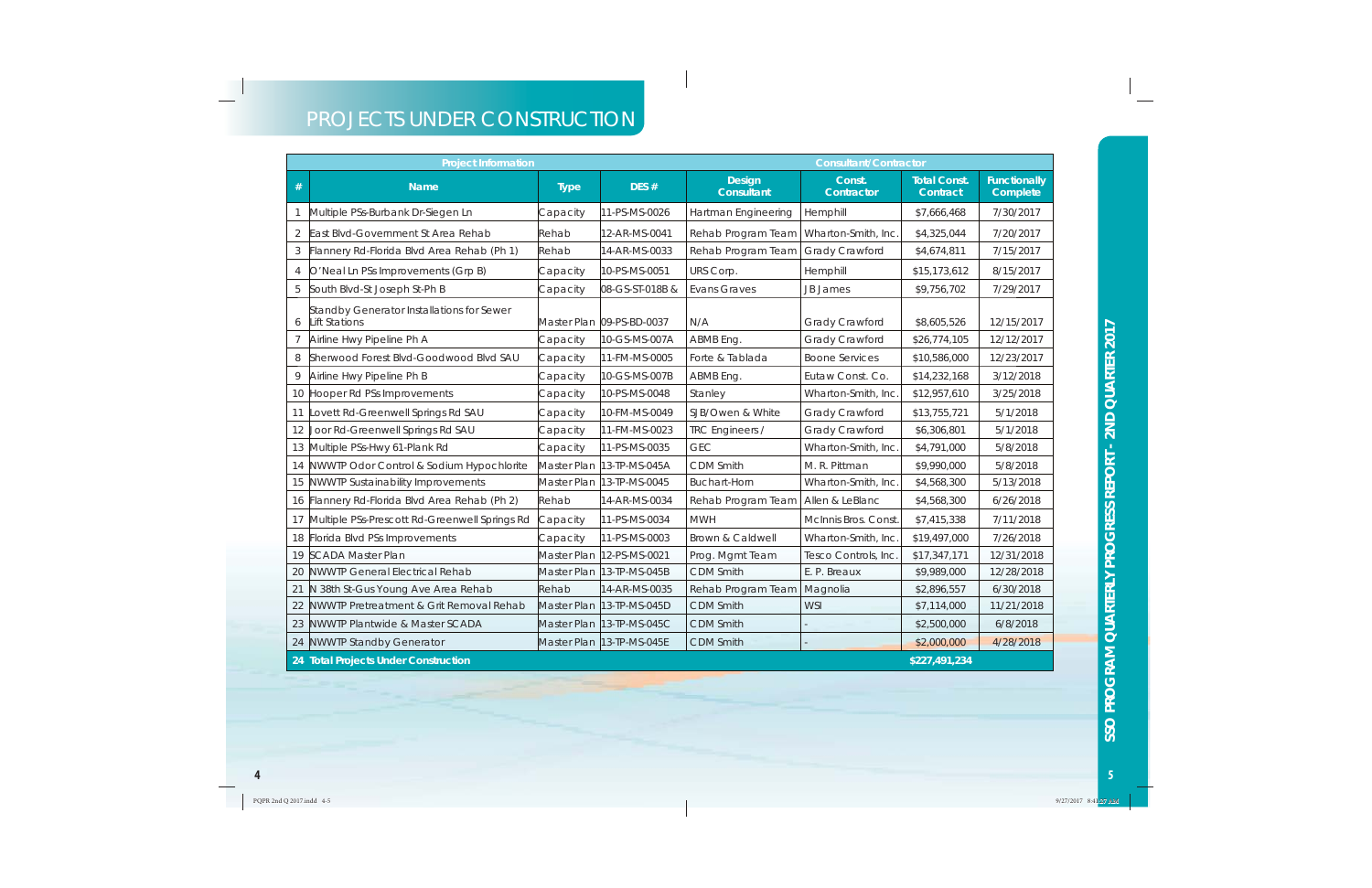#### PROJECTS IN DESIGN

|   | <b>Project Information</b>              | <b>Consultant / Contractor</b> |                  |                             |                                                        |             |                                 |
|---|-----------------------------------------|--------------------------------|------------------|-----------------------------|--------------------------------------------------------|-------------|---------------------------------|
| # | <b>Project Name</b>                     | <b>Project Type</b>            | DES $#$          | <b>Design</b><br>Consultant | <b>Construction Contract Advertise for  </b><br>Amount | <b>Bids</b> | <b>Functionally</b><br>Complete |
|   | North WWTP Master Plan Landscape Buffer |                                |                  |                             |                                                        |             |                                 |
|   | Area Proiect                            | Master Plan                    | $13$ -TP-MS-001C | Eduardo Jenkins             | \$600,000                                              | 1/30/2018   | 4/6/2018                        |
|   | Total Projects In Design                |                                |                  |                             | \$600,000                                              |             |                                 |



 $\overline{7}$